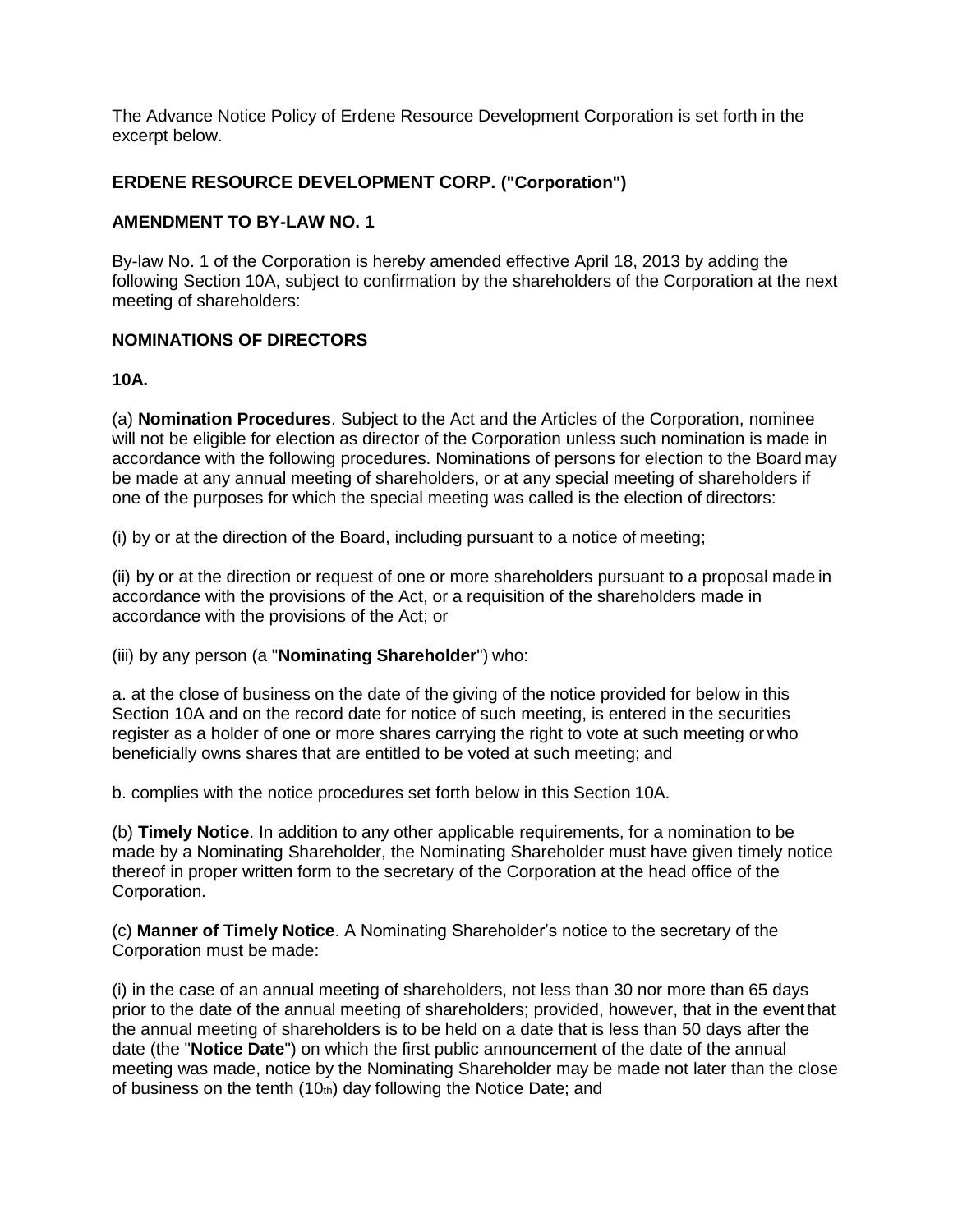(ii) in the case of a special meeting (which is not also an annual meeting) of shareholders called for the purpose of electing directors (whether or not called for other purposes), not later than the close of business on the fifteenth  $(15<sub>th</sub>)$  day following the day on which the first public announcement of the date of the special meeting of shareholders was made.

In no event shall any adjournment or postponement of a meeting of shareholders or the announcement thereof commence a new time period for the giving of a Nominating Shareholder's notice as described above.

(d) **Proper Form of Timely Notice**. To be in proper written form, a NominatingShareholder's notice to the secretary of the Corporation must set forth:

(i) as to each person whom the Nominating Shareholder proposes to nominate for election as a director:

a. the name, age, business address and residential address of the person;

b. the principal occupation or employment of the person;

c. the class or series and number of shares in the capital of the Corporation which are controlled or which are owned beneficially or of record by the person as of the record date for the meeting of shareholders (if such date shall then have been made publicly available and shall have occurred) and as of the date of such notice; and

d. any other information relating to the person that would be required to be disclosed in a dissident's proxy circular in connection with solicitations of proxies for election of directors pursuant to the Act and Applicable Securities Laws (as defined below); and

(ii) as to the Nominating Shareholder, any proxy, contract, arrangement, understanding or relationship pursuant to which such Nominating Shareholder has a right to vote any shares of the Corporation and any other information relating to such Nominating Shareholder that would be required to be made in a dissident's proxy circular in connection with solicitations of proxies for election of directors pursuant to the Act and Applicable Securities Laws (as defined below).

The Corporation may require any proposed nominee to furnish such other information, including a written consent to act, as may reasonably be required by the Corporation to determine the eligibility of such proposed nominee to serve as an independent director of the Corporation or that could be material to a reasonable shareholder's understanding of the independence, or lack thereof, of such proposed nominee.

(e) **Eligibility for Nomination as a Director**. No person shall be eligible for election as a director of the Corporation unless nominated in accordance with the provisions of this Section 10A; provided, however, that nothing in this Section 10A shall be deemed to preclude discussion by a shareholder (as distinct from the nomination of directors) at a meeting of shareholders of any matter in respect of which it would have been entitled to submit a proposal pursuant to the provisions of the Act. The chair of the meeting of shareholders shall have the power and duty to determine whether a nomination was made in accordance with the procedures set forth in the foregoing provisions and, if any

proposed nomination is, not in compliance with such foregoing provisions, to declare that such defective nomination shall be disregarded.